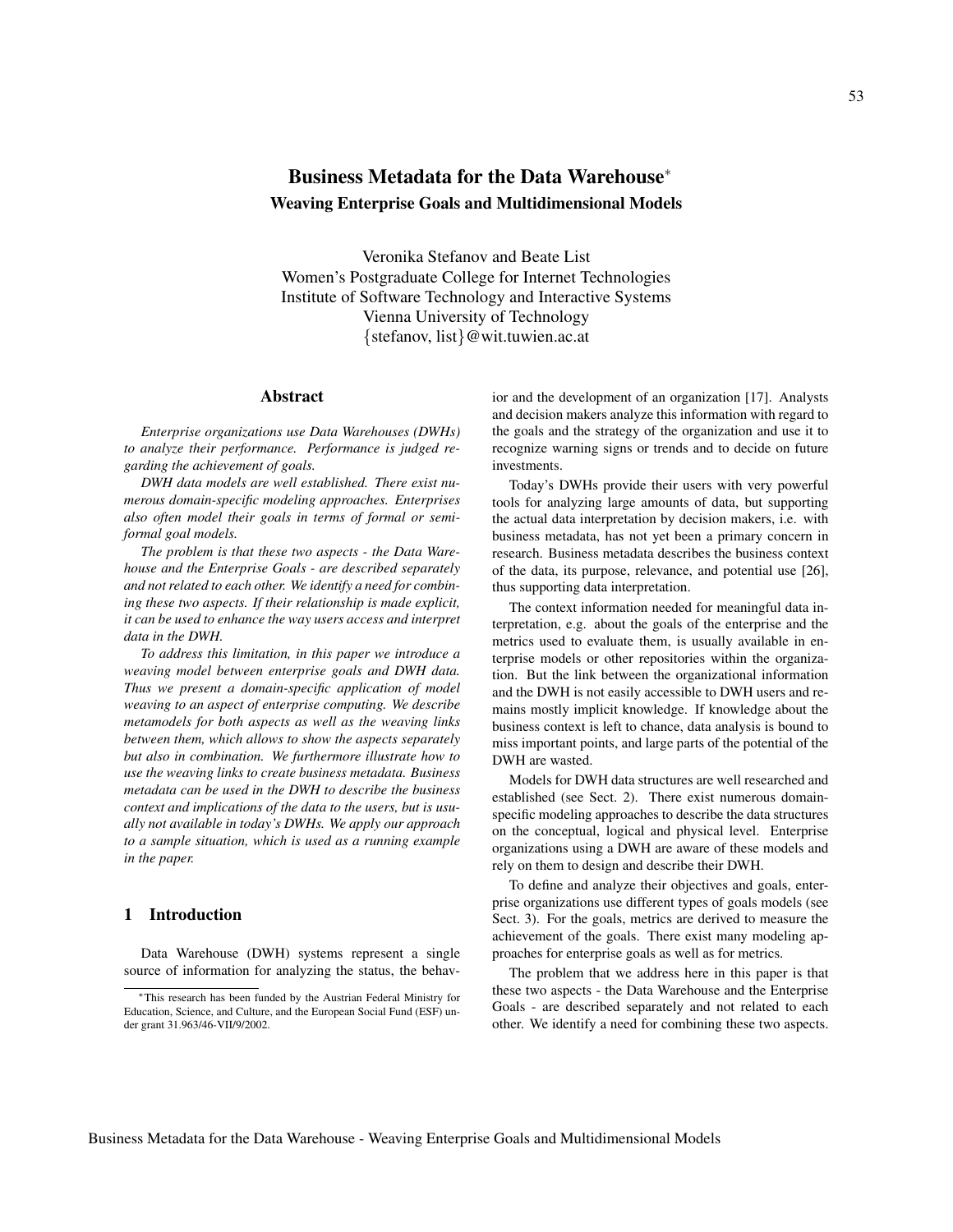If their relationship is made explicit, it can be used to enhance the way users access and interpret data in the data warehouse.

The goal of this paper is to address this limitation by

- making the relationship between the DWH data and the goals of the organization visible and accessible by
- showing how the enterprise goals and metrics are mirrored in the DWH data model
- using this information to support and improve data interpretation
- enriching the DWH with business metadata that explains the relevance and business context of the data

To achieve these goals, we employ modeling techniques. We propose a weaving model (see Sect. 4) to link an enterprise goal model with the DWH data model. The weaving links then can be used to provide business metadata to the DWH users. Business metadata informs users about the organizational context and implications of what they are analyzing [26].

Thus we apply model weaving to the domain of data warehousing. Our approach offers the following contributions:

- It makes the implicit relationships between the data in the DWH and the business goals visible and accessible.
- By relating the measures in the DWH to the overall organizational strategy and enterprise goals, decision makers can better interpret the enterprise performance, and understand the implications.
- Creating the weaving links is a comparatively small investment for valuable metadata that gives meaning to DWH measures.
- The enterprise goals serve as a "single source of information" to avoid
- DWH requirements analysis and (re-)design are notoriously challenging tasks, because the business context of a DWH is difficult to extract from user interviews and practically impossible to store directly in the multidimensional data structures. Weaving an enterprise goal model with the data model makes context information accessible, and does so without disrupting the involved models.
- The weaving model can be used for model validation, as it identifies missing or superfluous tables and measures as well as omissions in the goal model.
- The link to enterprise goals and business strategy can help to evaluate DWH investments, and to justify them.

The following sections describe how the DWH data (Sect. 2) and the enterprise context (Sect. 3) are modeled. Section 4 introduces the weaving model that connects the two models, and illustrates the resulting business metadata with an example. Related work is discussed in Sect. 5.

## **2 Multidimensional Data Models**

The main data model in Data Warehousing is the multidimensional model, also called star schema [8]. It is meant to provide intuitive and high performance data analysis [17].

DWH applications involve complex queries on large amounts of data, which are difficult to manage for human analysts. Relational data models "are a disaster for querying because they cannot be understood by users and they cannot be navigated usefully by DBMS software" [17]. In Data Warehousing, data is often organized according to the multidimensional paradigm, which allows data access in a way that comes more natural to human analysts. The data is located in n-dimensional space, with the dimensions representing the different ways the data can be viewed and sorted (e.g. according to time, store, customer, product, etc.).

A multidimensional model, also called star schema or fact schema, is basically a relational model in the shape of a star (see Fig. 1 for an example). At the center of the star there is the *fact* table. It contains data on the subject of analysis (e.g. sales, transactions, repairs, admissions, expenses, etc.). The attributes of the fact table (e.g. cost, revenue, amount, duration, etc.) are called *measures*. The spokes/points of the star represent the *dimensions* according to which the data will be analyzed. The dimensions can be organized in hierarchies that are useful for aggregating data (e.g. store, city, region, country). Stars can share dimensions, thus creating a web of interconnected schemas that makes drill-across operations possible.

There are many approaches to modeling the multidimensional data structures of data warehouses [1, 6, 30], some of which are object-oriented models or based on the Unified Modeling Language (UML) [1, 21, 28].

For weaving enterprise goals (as part of the enterprise model, see Sect. 3) with the DWH, we need a data model that supports weaving. We choose the object-oriented approach first presented in [28] and then further developed to a UML profile in [19]. A UML Profile is a domainspecific extension to the UML modeling language. This profile adapts the UML class diagram for multi-dimensional modeling, i.e. the base class of the stereotypes is Class. It allows to create detailed models of the conceptual characteristics of multidimensional data models. Figure 2 shows the main elements of the UML Profile and their relationships as a metamodel, and Fig. 1 shows an Expenses fact from modeled with the profile.

The Expenses fact has four dimensions: *Time*, *Account* (e.g., IT, Marketing, etc.), *Scenario* (e.g., Actual, Forcast) and *Store*. The levels of the dimensions are only shown for the store dimension. Each entry in the fact table contains information about a single expense incurred. In this example there is only one measure that can be analyzed for each expense: the *amount*. Aggregations such as "total value of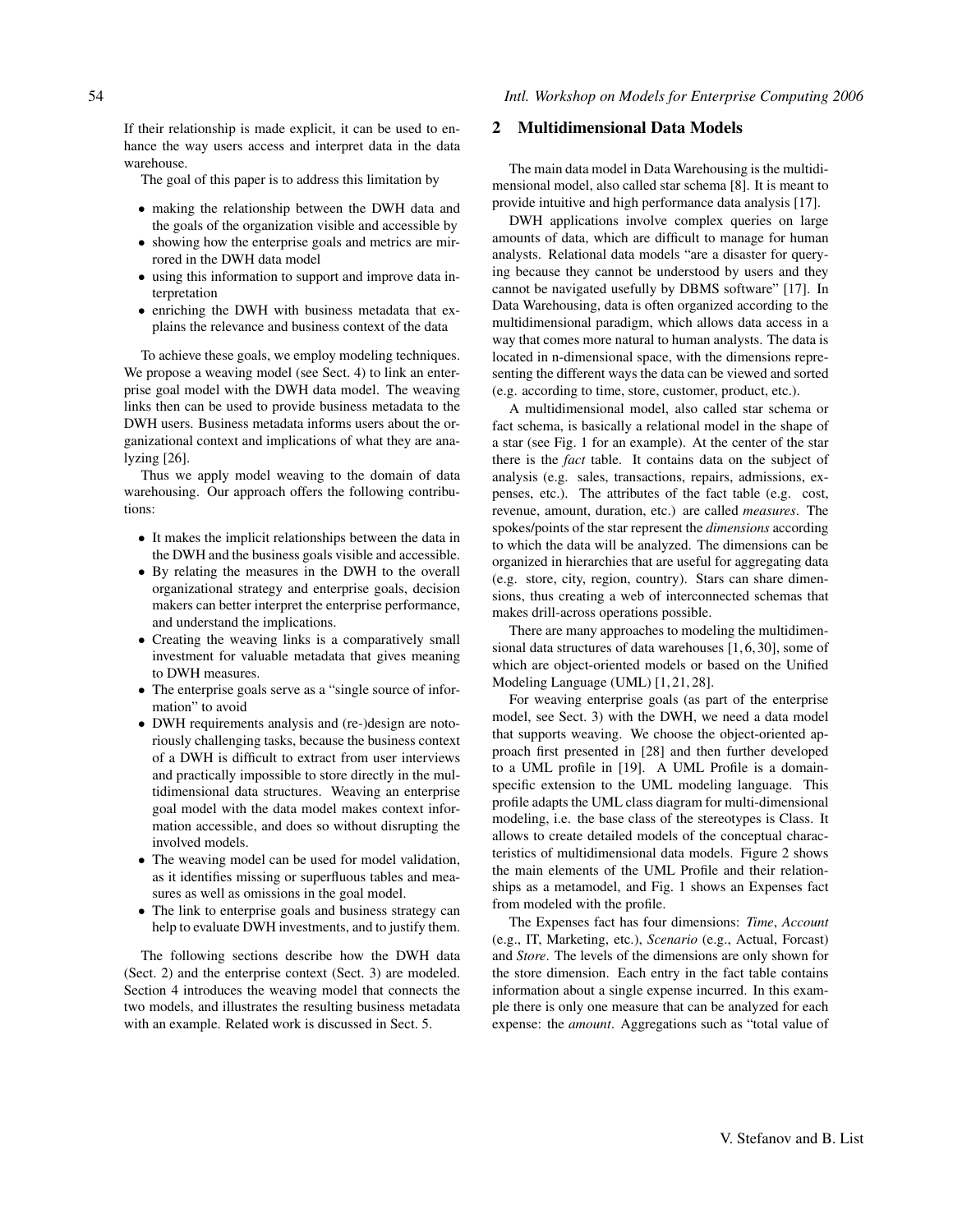

**Figure 1. Example using the UML Profile for Multidimensional Data Models [19]. Aggregation levels are only shown for the store dimension.**



**Figure 2. Core elements of the UML profile for modeling multidimensional data models, and their interrelationships (cf. [19])**

an account in all stores in one year" become possible by selecting aggregation levels from the dimensions. Several such facts can be connected by sharing the same dimensions, creating a more complex multi-cube model.

The elements shown in Fig. 2 allow to model any number of Fact tables. Each *Fact* table can have any number of optional *Measures* and must have at least two *Dimensions*



**Figure 3. Example of a generic Enterprise Model**

connected to it, at least one of which is usually a *Time* dimensions. Dimensions may be shared between facts and have one or more *Aggregation Levels*, which form the aggregation hierarchy.

See [19] for the additional, more detailed elements not shown here, such as the attributes of the dimensions, as well as a number of logical constraints on the model elements [19]. They are defined in the Object Constraint Language (OCL) [22] and cover aspects of multidimensional data models such as ensuring that the classification hierarchies have the form of directed acyclic graphs, as well as additivity rules, derived measures, and degenerate dimensions.

## **3 Enterprise Models**

#### 3.1 Modeling the structure, behavior and goals of an enterprise organization

An enterprise model formally represents the basic building blocks of an organization, its structure, behavior and goals. It is usually organized into several aspects [31] that can be modeled individually but also related to each other. The Architecture of Integrated Information Systems (ARIS) [27] is a typical example for such an enterprise model.

Figure 3 shows the outline of a generic enterprise model, organized into five aspects: The enterprise strives to achieve goals, acts through processes, has an organizational structure, produces products and uses applications. In the enterprise model, an organization chart can be used to describe the organizational structure, i.e. the dependencies between the departments, groups and roles that exist within the organization. Similarly, a business process model describes the structure of business processes with control flow, inputs and outputs. The products, applications, and strategic goals can also be modeled separately. An overview model would then connect these model to show for example how processes fulfill goals, are performed by organizational roles, fall into the responsibility of departments, and use applications to produce products for other departments.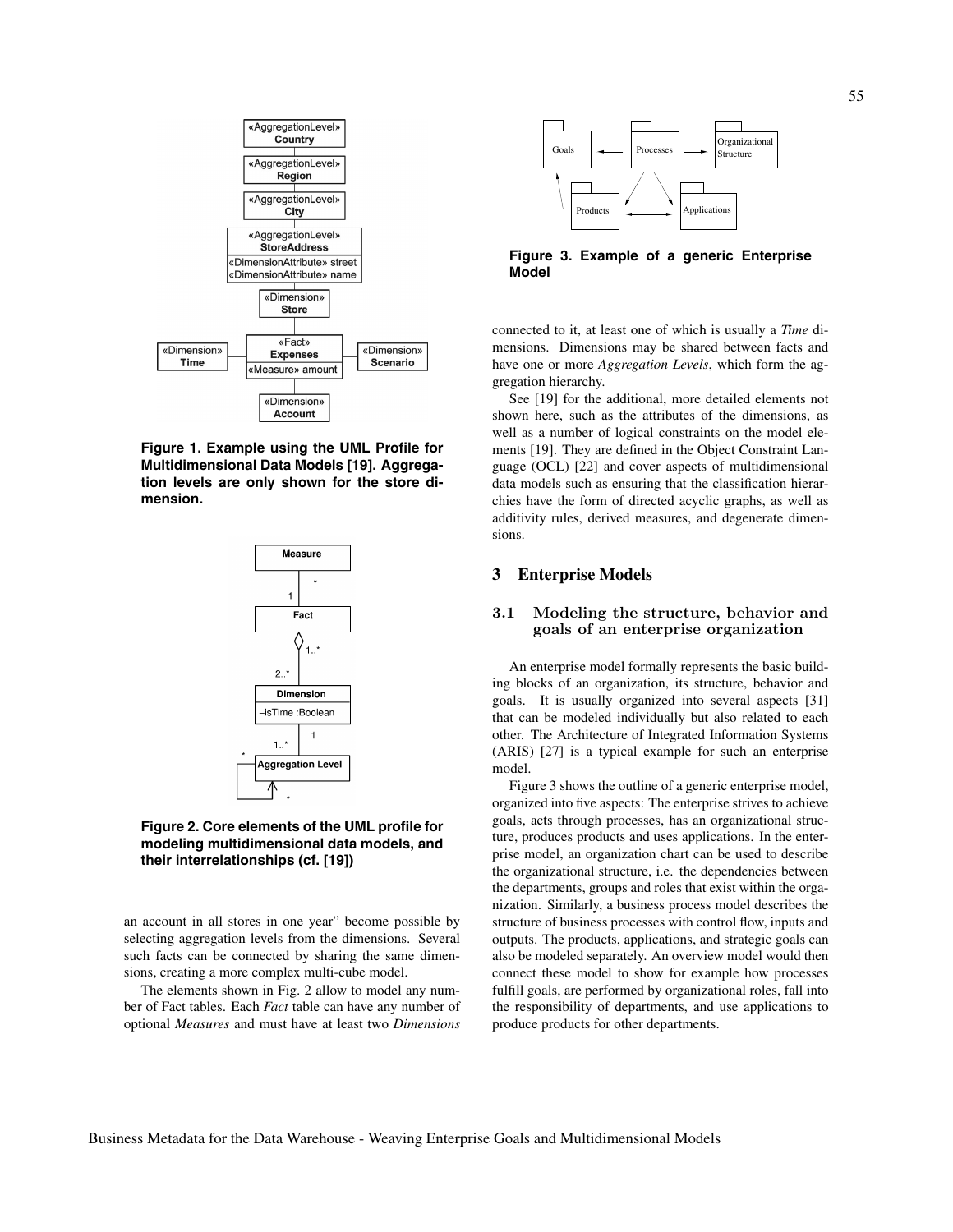## 3.2 Enterprise Goals

A core part of every enterprise model is the goal model. "Increase market share" or "reduce operating costs" are typical enterprise goals. Goals form the basis for business decisions and the way a company does business. What is relevant and important for business performance measurement can be read directly from the enterprise goal model. They govern the design of business processes and the way the organization behaves. Nevertheless, a goal model is basically very simple, and enterprise goals are long term goals that should remain stable a lot longer than business processes, role definitions, and operating rules. Therefore, they provide excellent metadata for a DWH.

Based on the description of the goals, the enterprise derives metrics that measure the level of achievement of the goals and indicate the performance of the enterprise. These metrics are not identical but closely related to the measures in the DWH. In the early 1990s, business goals and strategy experienced a revival in theory and practice with approaches like the Balanced Scorecard (BSC) [13]. The BSC's focus is on vision and strategy. Companies define goals from various perspectives, which are then translated into measures. The BSC does not mention the behavior which will lead to the fulfillment of a goal. Rather, people are assumed to be guided by the measures they have to fulfill. Measures and not the desired operations are communicated to the employees. The goals and measures give the long-term focus, while the conditions in which people operate are constantly changing.

In the Goal Question Metric Approach [3], originally aimed at software quality improvement, measurement and evaluation is based on a three-level hierarchy in which the goals (of an organization) form the first, the conceptual level. Goals are the starting point of all measurement activities and provide the organizational context according to which the measurement data can be interpreted.

Different kinds of goals, including enterprise goals, are often used in software engineering for requirements elicitation. For example, the i\* Methodology [32] provides an agent- and intention-oriented way to analyse requirements for software (and other) systems. The focus of i\* is on interaction between autonomous agents, their actions and strategies.

For enterprise goals in particular, there is often a distinction between three levels of goals: strategical, tactical and operational. In order to be able to transform high level enterprise goals of the strategic level via tactical level goals to every-day operational goals, a goal is decomposed via a *causal transformation* or *operationalization* into one or more subgoals, which in turn can be further decomposed, thus creating a hierarchy (cf. [18]).

56 *Intl. Workshop on Models for Enterprise Computing 2006*

#### 3.3 Enterprise Goal Metamodel (EGM)

The Enterprise Goal Metamodel presented here incorporates features from a number of existing goal modeling approaches (cf.[13–15, 18, 32]) It is aimed at providing a sufficiently detailed and comprehensive, yet concise model of the main concepts that are needed to model the context of a DWH.

Figure 4 shows the Enterprise Goal Metamodel (EGM). For sake of clarity and readability, it is shown as two separate graphics: Fig. 4(a) explains goal decomposition hierarchies and relationships between goals and Fig. 4(b) shows the other elements of the metamodel related to goals. The model uses the notation of the UML 2.0 class diagram [23].

Figure 5 shows example goals for Fig. 4(a). In the EGM, a *Goal* may participate in a goal hierarchy via a *Goal Decomposition*. The goal decomposition connects a higherlevel goal with a number of lower-level subgoals. A goal may have only one set of subgoals but may participate itself as a subgoal in more than one goal hierarchy. Therefore it can be related to only one goal decomposition in the role of a *satisfied* goal but to many in the role of a *satisfier* goal. The goals "reduce out-of-stock" and "increase freshness" in Fig. 5 are subgoals of "satisfy customers". From the viewpoint of the "AND" goal decomposition in Fig. 5, the four lower-level goals are satisfier goals, and "satisfy customers" is the satisfied goal. The type of a goal decomposition is either *AND* or *OR*, depending on whether all or only some of the subgoals have to be satisfied to satisfy the upper level goal.

Orthogonally to the goal hierarchy, goals can be seen to *influence* each other in various ways. The fulfillment of one goal might be detrimental to another goal, or the goals may be related to each other in such a way that if one of them is satisfied, this also supports the other goal. Therefore, there are two influencing relationships between goals: *support* and *conflict*. Both may occur between any number of goals, e.g. a goal can support several goals and conflict with others at the same time.

Figure 4(b) (illustrated with values in Table 1) shows that for each *Metric* assigned to a goal it is necessary to define a *Target Value*. Because target values usually change over time, a *Time Frame* for each combination of metric and target value is necessary. Goals can be *relative* goals ("increase the value by x"), or absolute goals ("the value should be x"), indicated by the attribute *isRelative* (shown in Fig. 4(a)). This influences the semantics of the timeframe: For a relative goal and its metric, it means that the change is to be achieved during this time, whereas for an absolute goal it indicates the validity period of the target value. A metric can be constrained with *Parameters*, which define the scope: The goal "reduce inventory cost" has none, "reduce inventory cost of top-20 products" has one and "reduce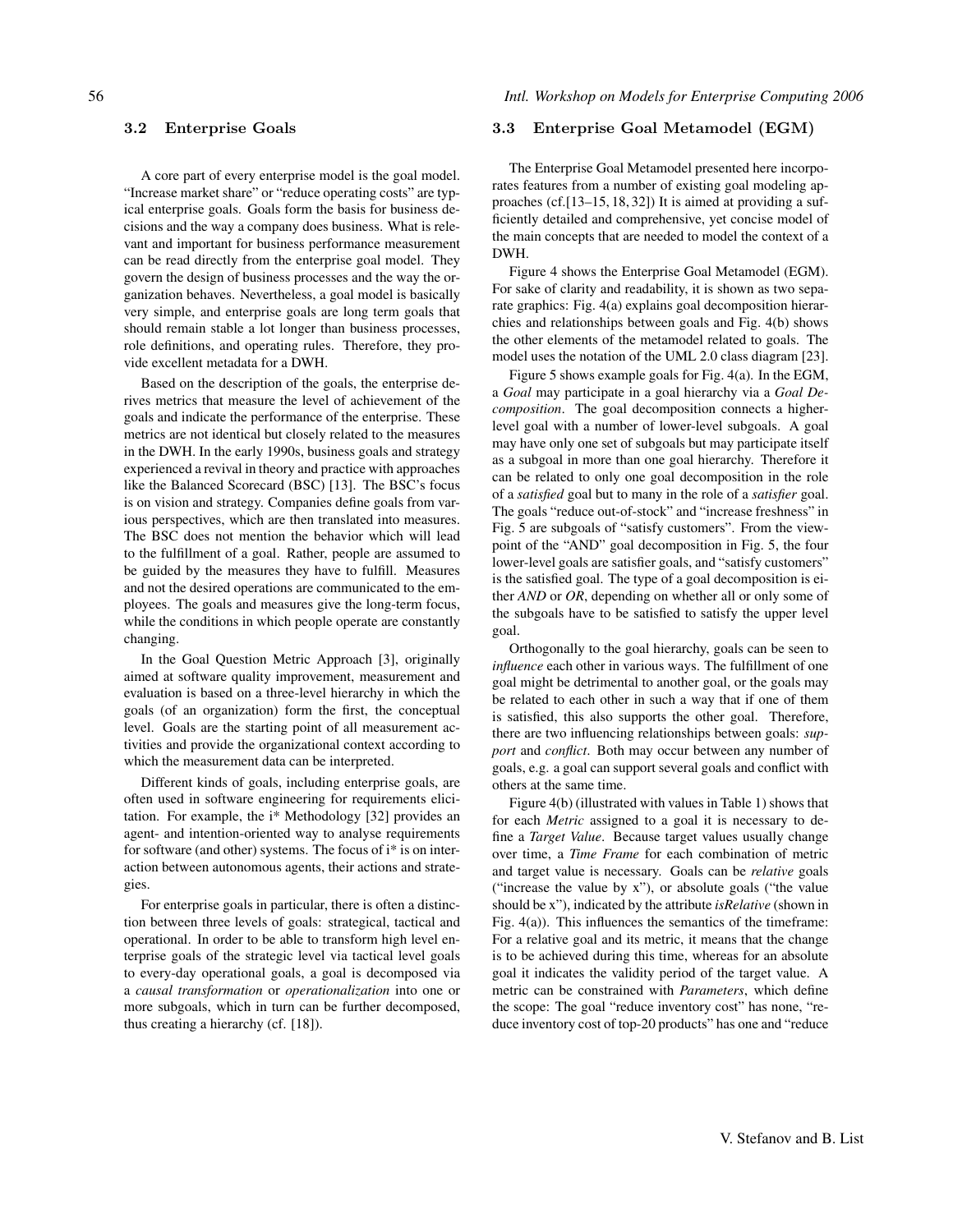

**Figure 4. Metamodel for describing (a) goal decomposition hierarchies and relationships between goals and (b) the details related to enterprise goals**



**Figure 5. Sample goal hierarchy model corresponding to the metamodel in Fig. 4(a)**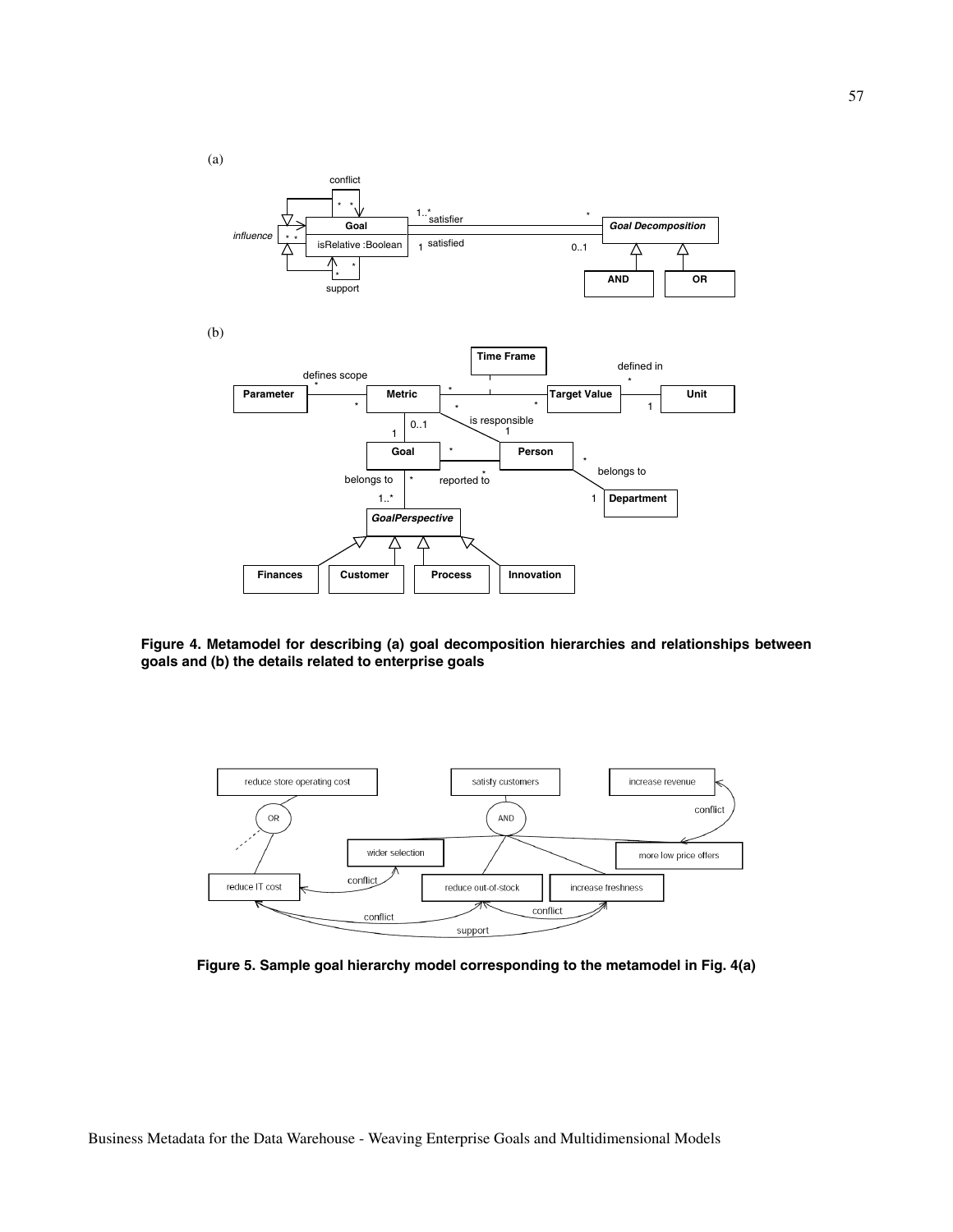| <b>Name</b>                       | Value                                                           |  |  |  |
|-----------------------------------|-----------------------------------------------------------------|--|--|--|
| Goal name                         | reduce "out of stock"                                           |  |  |  |
| Goal perspective                  | Customer                                                        |  |  |  |
| Reported to + contact info        | Sales Dept., Ms. Baker, Tel. 5800193                            |  |  |  |
| Metric name                       | number of days in month with no items on stock                  |  |  |  |
| Metric target value + unit        | $< 1\%$                                                         |  |  |  |
| Metric responsible + contact info | Mr. Jones, Tel. 5800234                                         |  |  |  |
| Conflicting/supporting goals      | conflicts with "increase freshness" and "reduce IT cost"        |  |  |  |
| Goal this goal satisfies          | "satisfy customers"                                             |  |  |  |
| Goal name                         | increase freshness                                              |  |  |  |
| Goal perspective                  | Customer                                                        |  |  |  |
| Reported to + contact info        | Mr. Groop, groop@dpt.company.com, Ms. Fitt, Tel. 5800156        |  |  |  |
| Metric                            | avg. time in warehouse for product group "fresh goods"          |  |  |  |
| Metric target value + unit        | $< 8$ hours                                                     |  |  |  |
| Metric parameter(s)               | Warehouse, product group                                        |  |  |  |
| Metric responsible + contact info | Mr. Stephens, Tel. 5800655                                      |  |  |  |
| Conflicting/supporting goals      | conflicts with "reduce out of stock", supports "reduce IT cost" |  |  |  |
| Goal this goal satisfies          | "satisfy customers"                                             |  |  |  |

**Table 1. Details regarding Fig. 4(b) for the example goals from Fig. 5**

inventory cost of top-20 products in region x" has two parameters. Goals can be *reported to* a *Person* belonging to a *Department*. For each metric there has to be a *responsible* Person. To indicate the general focus of the goals, they are assigned to *Perspectives*. These perspectives are generic and can be adapted to the analysis needs of the company. Figure 4(b) shows four perspectives according to the Balanced Scorecard. Person and Deptartment are part of the organizational aspect.

## **4 TheWeaving Model**

In order to gain business metadata, we need to link the enterprise goals to the DWH data. For this task, we have chosen to employ the technique of model weaving [5]: An additional model is created between the two metamodels that are to be linked. This so-called weaving model consists of typed weaving links that describe the relationships between two or more model elements from the respective metamodels. Advanced modeling tools such as the ATLAS Model Weaver [2, 9] (available as an Eclipse [11] plug-in) support model weaving. The models concerned have to be based on a common high-level modeling approach, e.g., be based on MOF [24] as their common meta-meta-model.

Model weaving superficially resembles techniques used in ETL or EAI, but the intention behind it is different. A weaving link does not necessarily imply that the two elements it connects should in some way be transformed from one into the other. Rather, it simply indicates that the two elements share some semantic link, e.g. "lies in the responsibility of", "is measured by", "affects", etc. Still, weaving

can of course be used as a preliminary step to transformation, by indicating transformation sources and targets and then using the weaving model as an input for a transformation language. In this paper it is employed for annotating the DWH data with business metadata, and therefore does not imply transformation.

We choose model weaving because it offers a number of advantages: By adhering the "Everything is a model" principle [4], we can capture practically *all* information in terms of models, also the relationships and correspondences between models. This makes it possible to store, analyze and edit the links with modeling tools. Weaving avoids having one large meta-model "for everything", but instead keeps the individual meta-models separate, easy to handle and focused on their domains, while at the same time they are interconnected into a "lattice of metamodels" [4].

Figure 6 shows the weaving model linking the data (right) and enterprise goal (left) metamodels presented in Sect. 2 and 3. It consists of three links: two binary and one ternary link.

The first link is between the Parameter describing the focus or scope of the metric (e.g., Region is the parameter when a value is given by *by region*) in the EGM and an Aggregation Level (e.g. per Month on the Time Dimension or per Region on the Store dimension). These are similar concepts, which can be easily mapped. The corresponding dimension to a level is provided by the data model.

Weaving links can connect more than just one element on either side. The second, most complicated link in this weaving model connects a Metric with a Measure and optional Aggregation Levels. A metric roughly corresponds to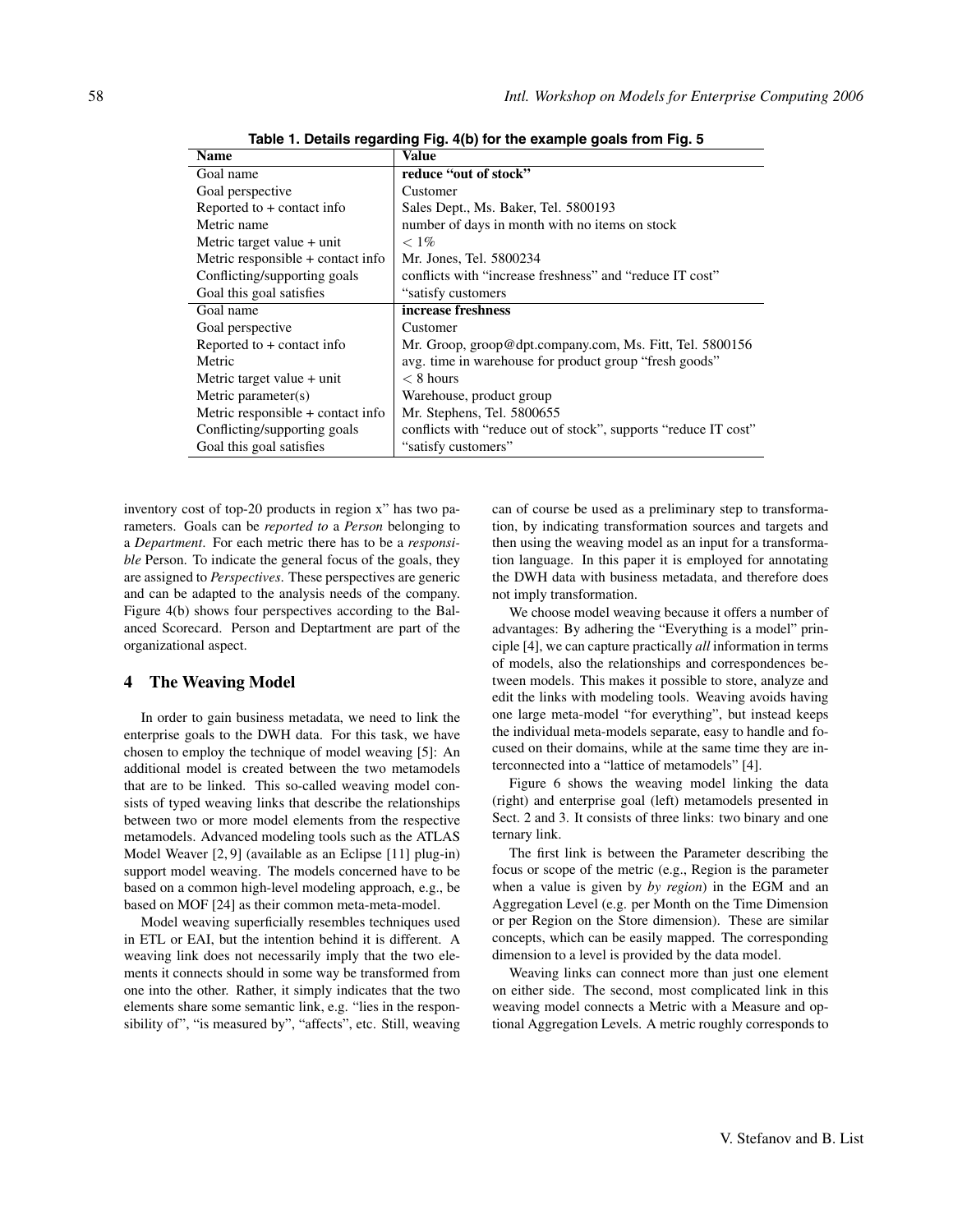

**Figure 6. Weaving Model connecting the Goal Model (left) with the Data Model (right). Only a part of the Enterprise Model is shown here for readability. It has more than the two aspects, and the organizational aspects has more than the two elements shown here.**

| Scenario<br>Time<br>Account                |                  |                                      | তা<br><b>Current Year's Actuals</b><br>$\overline{\phantom{0}}$<br>August<br>×<br><b>Information Systems</b> |                                   |                                                                                  |               |  |
|--------------------------------------------|------------------|--------------------------------------|--------------------------------------------------------------------------------------------------------------|-----------------------------------|----------------------------------------------------------------------------------|---------------|--|
|                                            |                  |                                      |                                                                                                              |                                   |                                                                                  |               |  |
|                                            |                  |                                      |                                                                                                              |                                   |                                                                                  |               |  |
| - Store Country                            | - Store State    | - Store City                         |                                                                                                              | Store Name                        | Amount                                                                           |               |  |
| All Store                                  | All Store Total  |                                      |                                                                                                              |                                   | 1.842.114,10                                                                     |               |  |
| $+$ Canada                                 | Canada Total     |                                      | 585,00                                                                                                       |                                   |                                                                                  |               |  |
| + Mexico                                   | Mexico Total     |                                      | 1.451.848,05                                                                                                 |                                   |                                                                                  |               |  |
| $-$ USA                                    | <b>USA Total</b> |                                      |                                                                                                              |                                   | 389.681,05                                                                       |               |  |
|                                            |                  | CA Total                             |                                                                                                              |                                   | 134.643,05                                                                       |               |  |
|                                            |                  | + Alameda                            |                                                                                                              | Alameda Total                     | 2.697,00                                                                         |               |  |
|                                            |                  | + Beverly Hills                      |                                                                                                              | Beverly Hills Total               | 23.199,30                                                                        |               |  |
|                                            | $-CA$            | - Los Angeles                        |                                                                                                              | Los Angeles Total                 | 20.009,10                                                                        |               |  |
|                                            |                  |                                      |                                                                                                              | Store 7                           | 20.009,10                                                                        |               |  |
|                                            |                  | $+$ San D <sup>*</sup><br>$+$ San Fr |                                                                                                              | <b>Business Metadata - Amount</b> |                                                                                  | $  D  \times$ |  |
|                                            | $+$ OR           | OR Total                             | Property                                                                                                     |                                   | Value                                                                            |               |  |
|                                            | $+$ $uv_0$       |                                      | WA TOPS METRIC NAME                                                                                          |                                   | Monthly operating cost for IT                                                    |               |  |
| Double-click a member to drill up or down. |                  |                                      | VALUE                                                                                                        | 20.009,10                         |                                                                                  |               |  |
|                                            |                  |                                      | TARGET VALUE<br>15.000                                                                                       |                                   |                                                                                  |               |  |
|                                            |                  |                                      | UNIT                                                                                                         | Dollar                            |                                                                                  |               |  |
|                                            |                  |                                      | VALID UNTIL                                                                                                  | 31/12/2006                        |                                                                                  |               |  |
|                                            |                  |                                      | PARAMETER<br>Store, Month                                                                                    |                                   |                                                                                  |               |  |
|                                            |                  |                                      | <b>RESPONSIBLE</b>                                                                                           |                                   | Mr. Smith, Store Manager Store 7, smith@company.com                              |               |  |
|                                            |                  |                                      | GOAL                                                                                                         | Reduce IT cost                    |                                                                                  |               |  |
|                                            |                  |                                      | PERSPECTIVE<br>Finances                                                                                      |                                   |                                                                                  |               |  |
|                                            |                  |                                      | REPORTED_TO<br>GOAL SUPPORT                                                                                  |                                   | Ms. Baker, Finance Dept., ext. 55754, baker@company.com<br>reduce operating cost |               |  |
|                                            |                  |                                      | GOAL CONFLICT                                                                                                |                                   | high availability                                                                |               |  |
|                                            |                  |                                      | GOAL SATISFIED                                                                                               | Reduce store operating cost       |                                                                                  |               |  |

**Figure 7. Displaying business metadata connected to fact data**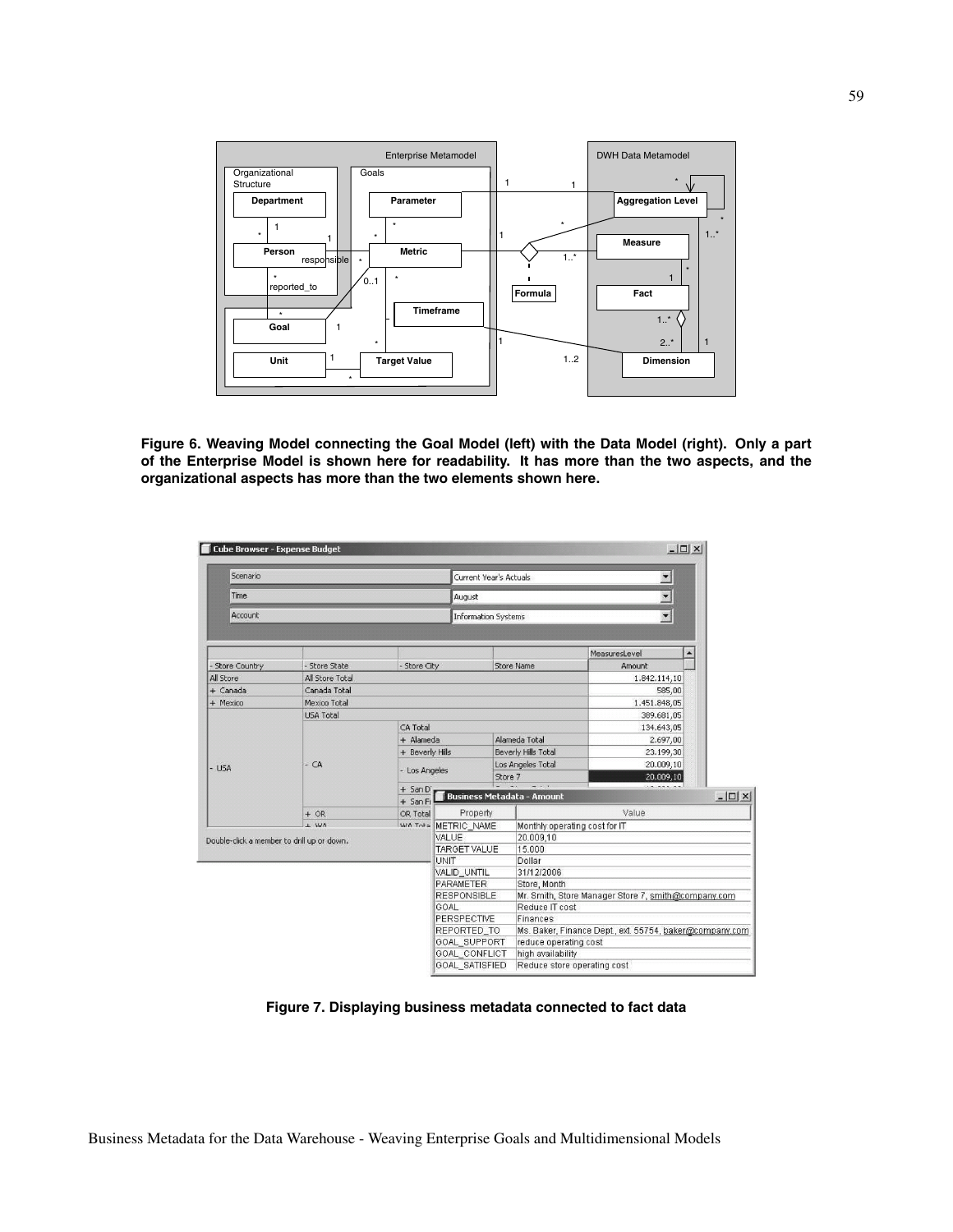a fact attribute. The fact attribute itself is not aggregated, but the metric can be restricted by parameters: This has to be indicated on the data model side by adding the corresponding aggregation base(s) to the link. Additionally, because the fact attribute itself contains only the absolute value of a variable, while the metric related to it might contain an average, a percentage, or a rate of change, this weaving link can contain a formula (e.g., *(IT cost/total cost)\*100* for the *percentage of IT costs*).

Finally, the third link allows us to handle the relationships between the Timeframe of a metric's target value and a Dimension containing time values in the data model<sup>1</sup>. A timeframe is a time period, indicated by start and end point, whereas a time dimension contains single points in time. Therefore the weaving link connects one timeframe with two points on the time dimension. Or if the timeframe has the format of "until x", with one point.

Analysis tools and applications can use the business metadata derived through the weaving links, similarly to technical metadata, to enhance the way users access and interpret data. Where before there were basically only numbers, there now is context and explanation. Through knowing which goal it measures, it becomes clearer what a certain value means and why it is important. The actual values of the measures can be compared to the target values of the metrics. This business metadata can be also incorporated directly into the user interface of analysis tools.

Figure 7 shows how the business metadata can be displayed for an example cube, based on the prototype we are developing. The organizational knowledge captured in the enterprise goal model becomes available to the user. Providing this information to the user directly within the analysis tool helps to improve data interpretation. The business metadata thus increases the usefulness of the data.

In the example in Fig. 7, business metadata is derived from the link between metrics and measures. Combined with the two other links (concerning dimensional aggregation and temporal values), the links can also provide insights for DWH (re)design and maintenance, or requirements analysis. The knowledge captured by the weaving model can be exploited by analysis tools (e.g., to offer better navigation, or hints).

#### **5 Related Work**

The term "weaving" is also used in aspect-oriented programming, where it denotes the integration of aspects into the base program [16]. See the AOSD Ontology [29] for more general definitions that apply not only to the programming level, but also to modeling.

<sup>1</sup>This can be ensured by an OCL  $[22]$  constraint, e.g. Context TimeFrame

## 60 *Intl. Workshop on Models for Enterprise Computing 2006*

In [7], Breton and Bézivin apply model weaving to the area of workflow and process modeling. The build-time and the run-time workflow definitions are weaved together to create a binding between definition and execution of the process.

The alignment of models in the Data Warehousing research field is quite young, although there are some very good examples available.

Mazon et al. defined in [20] the application of the MDA framework to DWH repository development, and aligned multidimensional conceptual data models with code. In MDA terms, they aligned a Platform Independent Model (PIM) with a Platform Specific Model (PSM) and defined a transformation between them. Starting with a conceptual model, Mazon et. al developed a logical model using a relational approach to build a star schema. Then, they derive the necessary code to create data structures for the DWH. Our approach can be seen on top of this work targeting the Computation Independent Level (CIM) level, as we align enterprise goals, representing the business requirements as well as context, with the DWH conceptual data model.

Giorgini et al. focus on DWH requirement analysis based on goals in [12]. They derive the data model from the goals, which represent a rather narrow software engineering type of goals. In contrast, we integrate enterprise goals and align the DWH directly with business strategy.

Sarda linked DWH business metadata with technical metadata in [26], in order to provide a better context for decision support. Several business metadata categories like goals, organizational elements, processes, events, measures, etc., and a number of desirable characteristics such as evolution of navigation between metadata and data, are defined. The business metadata is described with UML classes and associations and then linked directly to the technical metadata within the same model. The approach only covers metadata and does not use separate conceptual models of the business context. Additionally, our weaving model is focused on the details of enterprise goals and their measures, rather than on all aspects of an enterprise.

## **6 Conclusion and Future Work**

In this paper we have presented an approach to business metadata that is based on the relationship between the DWH data and the goals of an organization. The enterprise goals and information related to them such as metrics and target values as well as the people and departments involved, are taken from an enterprise model. The business metadata is created by linking this knowledge about the organization to the DWH by means of a weaving model.

The business metadata is then created directly from the weaving model. It improves data interpretation by explaining the relevance and context of the data, whereas the

inv: self.dimensions-> forAll(d|d.isTime = true)